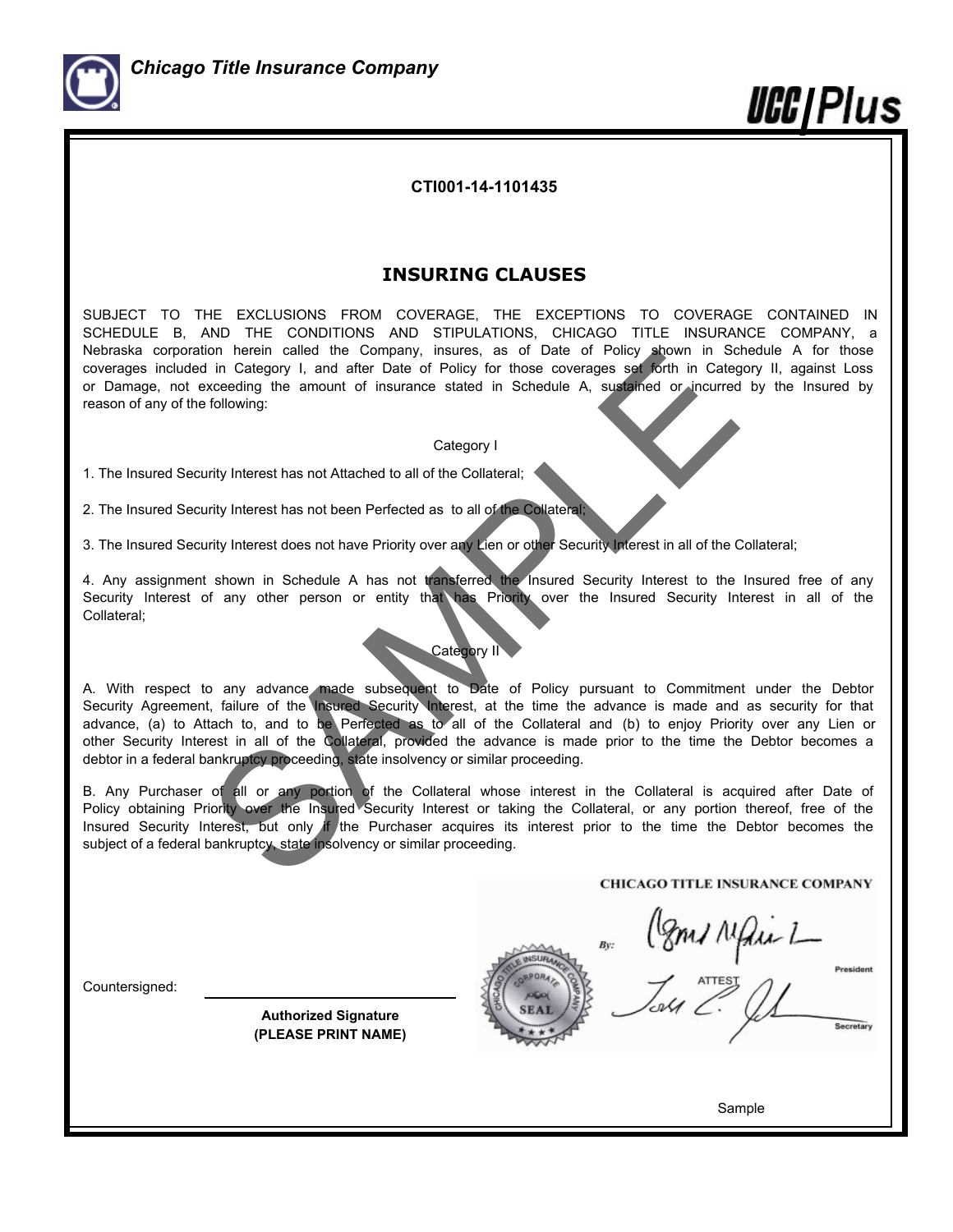# **EXCLUSIONS FROM COVERAGE**

The following matters are expressly excluded from the coverage of this policy and the Company will not pay Loss or Damage, costs, attorneys' fees or expenses which arise by reason of:

1. Defects, liens, encumbrances, adverse claims or other matters: (a) created, suffered, assumed or agreed to by the Insured Claimant;

(b) not known to the Company, not filed in the Public Records at Date of Policy, but known to the Insured Claimant and not disclosed in writing to the Company by the Insured Claimant prior to the date the Insured Claimant became an Insured under this policy; (c) resulting in no Loss or Damage to the Insured Claimant; or

(d) resulting in Loss or Damage which would not have been sustained if the Insured Claimant had paid Value for the Insured Security Interest.

2. Any claim by reason of the operation of federal bankruptcy, state insolvency, or similar creditors' rights laws that the Insured Security Interest in whole or part constitutes, or was created by, a fraudulent conveyance, fraudulent transfer,equitable subordination or preference arising out of the transaction creating the Insured Security Interest on Date of Policy or at the time future loan advances are made, *provided*, *however,* that thisexclusion shall not apply to any preference claim under federal bankruptcy law based on the failure of the security interest to be perfected.

- 3*.* Lack of Attachment of the Insured Security Interest to any portion of the Collateral consisting of Proceeds if those Proceeds are not Identifiable.
- Lack of Perfection of the Insured Security Interest in the entirety or any portion of the Collateral as the result of:

(a) the incorrectness of any of the information set out in Schedule A except for: (i) information that the company has failed to transcribe correctly from the source of such information;(ii) information relating to the current exact legal name of the Debtor,as set forth in item 2 of Schedule A; and (iii) information relating to the financing statements to be filed in connection with this Policy, as set forth in item 8 of Schedule A.

- (b) the Collateral consisting of Proceeds of other Collateral, where those Proceeds are not Identifiable; or
- (c) any requirement that Perfection be by a method other than any of the following under the Uniform Commercial Code: ( i) by Attachment, (ii) by Filing of a Financing Statement, (iii) by Possession of Possessory Collateral or (iv) by Control of Control Collateral.
- 5. Lack of Priority of the Insured Security Interest, as insured herein, as to all or any portion of the Collateral, over the Rights or Interests of a Purchaser of the Collateral when that Purchaser's claimed Rights or Interests:
	- (a) were derived from a prior owner of the Collateral;
	- (b) were Perfected before Date of Policy by any method other than the Filing of a Financing Statement or, in the case of Possessory Collateral, perfected by possession;

(c) are a Purchase Money Security Interest or a Consignor's Interest, in either case complying with the requirements for Filing and Notice under the Uniform Commercial Code for the Priority of such an interest, respectively;

- (d) are Interests in the Proceeds of the Collateral or the Proceeds of Purchaser's collateral;
- (e) are claimed to have Priority because of an actual or alleged lapse, after Date of Policy, of the filing of a Financing Statement made to Perfect the Insured Security Interest; or
- (f) claiming an interest in the Collateral as a Purchaser from a New Debtor that has become bound by the Debtor Security Agree
- 6. Any Lien in any portion of the Collateral held by a Lien Creditor on Date of Policy if the Lien was eit
	- (a) suffered by a prior owner of that portion of the Collateral, unless it is Possessory Collateral of which the Insured has Possession or it is Control Collateral of which the Insured has Control; or
	- (b) acquired by a method other than Filing in the Public Records or, in the case of Possessory Collateral, by taking Possession of the Collateral.
- 7. The Interest of a Purchaser of any portion of the Collateral when, with respect to each category of Collateral mentioned below in this exclusion, that Purchaser is, or derives its rights through, any of the following Persons:
	- (a) General Intangible a Licensee in the Ordinary Course of Business;
		- (b) Goods a Buyer or Lessee in the Ordinary Course of Business;
		- (c) Instrument a Holder in Due Course;
		- (d) Letter of Credit a Transferee Beneficiary or Nominated Person;
		- (e) Money or funds from a Deposit Account a transferee not in collusion with
		- (f) Negotiable Document a recipient to whom it has been Duly Negotiated;
		- (g) Certified or uncertified security a protected Purchaser
		- (h) Security Entitlement a Purchaser who gives value and obtains control; and

(i) *Transferable Record* under and as defined in the federal Electronic Signatures in Global and National Commerce Act, the Uniform Electronic Transactions Act, or any other act to which Section 102(a)(2) of the Electronic Signatures in Global and National Commerce Act refers - a Holder having the rights and defenses of a Holder in Due Course or to which a Negotiable Document of Title has been duly negotiated.

- 8. The Priority over the Insured Security Interest of a Purchaser who has Purchased any portion of the Collateral that falls within of any of the categories listed below in this exclusion if the Insured Security Interest has been Perfected only through the Filing of a Financing Statement or automatically by Attachment and the Purchaser has performed those acts listed with respect to each such category The two-structures are the contributed and the control of the control of the control of the control of the control of the control of the control of the control of the control of the control of the control of the control of
	- (a) Certificated Security Purchaser has Control or Possession
	- (b) Electronic Chattel Paper Purchaser gives Value and obtains Control;
	- (c) Instrument Purchaser has Possession;
	- (d) Letter of Credit Rights Purchaser obtains Control
	- (e) Negotiable Document Purchaser obtains Possess
	- (f) Securities Account Purchaser gives Value and obtains Control;
	- (g) Security Entitlement Purchaser gives Value and obtains Control;
	- (h) Tangible Chattel Paper Purchaser gives Value and obtains Possession in the Ordinary Course of Purchaser's business; or

(i) *Transferable Record* under and as defined in the federal Electronic Signatures in Global and National Commerce Act, the Uniform Electronic Transactions Act, or any other act to which Section 102(a)(2) of which the Electronic Signatures in Global and National Commerce Act refers - Purchaser has taken control of

- the *Transferable Record* (as those italicized terms are defined in any of those Acts) and is entitled to Priority by complying with hose requirements of the Uniform Commercial Code providing rights and defenses equal to those of a Holder of an Instrument or a Negotiable Document of Title.
- The Priority over the Insured Security Interest of: (a) a Bank as to any portion of the Collateral that constitutes a Deposit Account maintained with it if: (i) it asserts a right of recoupment; (ii) holds a security interest in the Deposit Account; or (iii) asserts a right of set off, but, as to be asserted security interest or right of set- off,this exclusion shall not apply if the Insured is a customer of the Bank with respect to that Deposit Account; or (b) a securities Intermediary or Commodity Intermediary as to any portion of the Collateral that constitutes a Securities Account or Security Entitlement or Commodity Account maintained with it if: (i) it asserts a Right of Recoupment; (ii) holds a security interest in the securities Account, Securities Entitlement or Commodity Account; or (iii) asserts a Right of Set- Off.
- 10. The failure of any Insured to perform any act necessary to maintain the Perfection of the Insured Security Interest after Date of Policy.
- 11. Any change after Date of Policy in any of the following:

a. the information provided in Schedule A;

b. the documents described in Schedule A; or

c. those facts concerning the Debtor or the Collateral that would render the information provided in Schedule A misleading or incomplete or would require the Insured to reperfect the Insured Security Interest in order to maintain its Priority in some or all of the Collateral.

- 12. Consequences of the existence of any anti-assignment statute.
- 13. Any Claim by an Encumbrancer or owner of real property,other than the Debtor,to fixtures on the related real property.
- 14. Any claim or defense arising: (a) with respect to Collateral that is Goods,under the following Articles of the Uniform Commercial Code: Article 2-401 or 2-505 by a seller of Goods, Article 2-711 or 2A-508 by a Buyer or Lessee of rejected Goods, or Article 7-209 or 7-210 by a warehouseman on Goods in its possession; or (b) with respect to Collateral that is Documents, under Article 5-118(b) of the Uniform Commercial Code concerning the rights of an unpaid issuer or nominated party.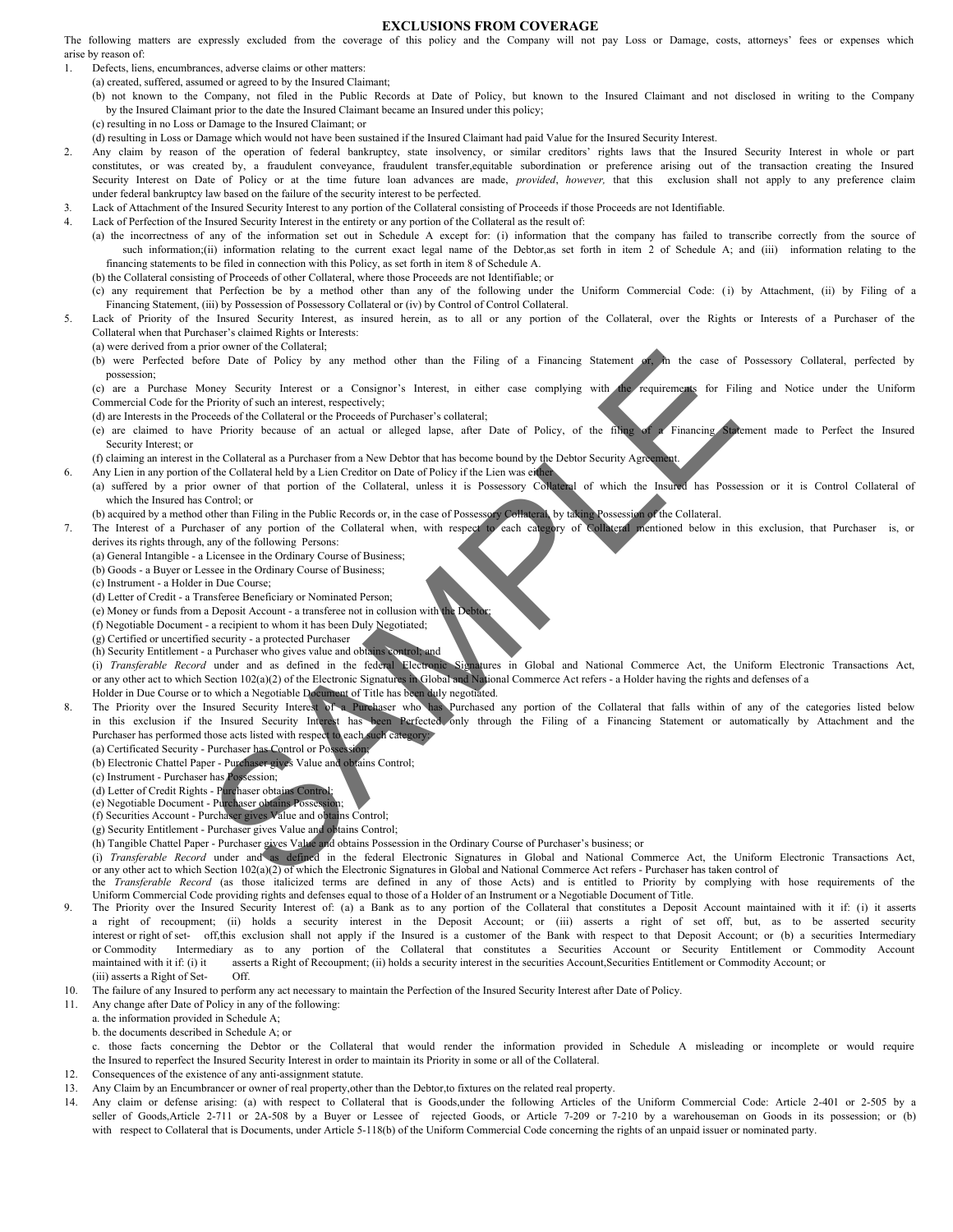## **CONDITIONS AND STIPULATIONS**

#### **1. Definition of Terms.**

The following terms when used in this policy mean:

a. "Collateral": those items of Personal Property and Fixtures described in the Debtor Security Agreement

(1) in which Article 9 of the Uniform Commercial Code authorizes the creation of a Security Interest in the transaction covered by the Debtor Security Agreement; (2) in which the Debtor has rights;

(3) which, except for Electronic Chattel Paper and Transferable Records, are located in the United States of America; and

(4) which are listed in Schedule A, as the said Personal Property and Fixtures exist from time-to-time.

b. "Control Collateral": Deposit Accounts, Electronic Chattel Paper, Investment Property, and Letters-of-Credit Rights.

c. "Debtor": the grantor of the Security Interest under the Debtor Security Agreement.

d. "Debtor Security Agreement": the Security Agreement identified in Schedule A.

e. "File," "Filed" or "Filing": filing, recording or registering in the Public Records.

f. "Filing Office": the governmental or quasi-governmental agency or agencies and their locations shown in Schedule A.

g. "Indebtedness": the sum of the following that are secured by the Debtor Security Agreement:

(I) Advances made by the Insured to or for the benefit of the Debtor on or before Date of Policy;

(2) Advances made by the Insured to or for the benefit of the Debtor subsequent to Date of Policy covered by the Debtor Security Agreement and made Pursuant to Commitment existing on Date of Policy;

(3) Interest and late charges on the Advances;

(4) Amounts reasonably spent or incurred by reason of foreclosure, retention of the Collateral in satisfaction of the Indebtedness, or other legal manner that discharges the Security Interest of the Debtor Security Agreement;

(5) Amounts reasonably spent or incurred to assure compliance with laws, or to protect the Attachment, Perfection, or Priority of the Insured Security Interest prior to the time of the disposition of the Collateral pursuant to an exercise of remedies under the Debtor Security Agreement;

(6) Amounts reasonably spent or incurred to prevent deterioration of the Collateral; and

(7) Any and all other amounts owed to the Insured pursuant to the Debtor Security Agreement.

h. "Insured": the party or parties named in Schedule A and the owner of Indebtedness Secured by the Debtor Security Agreement and each successor ownership of the Indebtedness except a Non-Insured Obligor.

i. "Insured Claimant": an Insured claiming loss or damage.

j. "Insured Security Interest": the Security Interest created by the Debtor Security Agreement in the Collateral.

k. "Loss" or "Damage" shall mean loss or damage arising from the application of any law of the United States of America or of any of the states of the United States of America. For purposes of this definition, the District of Columbia and any territory of the United States shall be considered a state of the United States of America.

l. "Non-Insured Obligor": an obligor under an indemnity, guarantee, letter of credit,

repurchase obligation, surety bond, or other policy of insurance or bond who succeeds to or acquires the Insured Security Interest. m. "Possessory Collateral": Certificated Securities, Instruments, Money, Negotiable

Documents of Title and Tangible Chattel Paper.

n. "Public Records": those records maintained by the Filing Office.

o. "Uniform Commercial Code": Except as used in paragraph 21 of the Exclusions from Coverage, the Uniform Commercial Code in effect in the jurisdiction whose law applies to the event upon which a claim is based. As used in said paragraph, the Uniform Commercial Code as promulgated by the National Conference of Commissioners on Uniform State Laws.

p. "Value of the Collateral": (I) the amount obtained at a Commercially Reasonable Foreclosure Sale; or (2) if no Commercially Reasonable Foreclosure Sale is held, the value as estimated by any appraiser that regularly values such types of Collateral selected by agreement between the Insured Claimant and the Company.

Any capitalized term used in this policy that is not defined in this policy, shall have the meaning given to it in the Uniform Commercial Code. If a term is used in a different manner in an article of the Uniform Commercial Code other than Article 9, then the usage in Article 9 shall control.

## **2. Continuance of Insurance.**

The coverage of this policy shall continue in favor of the Insured so long as the Insured holds the Indebtedness or has liability by reason of any warranty based on the coverage of this policy made by the Insured regarding the Insured Security Interest upon a transfer of the Indebtedness.

## **3. Notice of Claim to be given by Insured Claimant.**

The Insured shall notify, the Company promptly in writing (i) in case of any litigation as set forth in Section 4(a) below, (ii) in case knowledge shall come

to an Insured hereunder of any claim which is adverse to the Insured Security Interest, and which might cause loss or damage for which the Company may be liable by virtue of this policy. If prompt notice shall not be given to the Company, then as to the Insured all liability of the Company shall terminate with regard to the matter or matters for which prompt notice is required; provided, however, that failure to notify the Company shall in no case prejudice the rights of any Insured under this policy unless the Company shall be prejudiced by the failure and then only to the extent of the prejudice.

#### **4. Defense and Prosecution of Actions; Duty of Insured Claimant to Cooperate.**

a. Upon written request by the Insured and subject to the options contained in Section 6 of these Conditions and Stipulations, the Company, at its own cost and without unreasonable delay, shall provide for the defense of an Insured in litigation in which any third party asserts a claim adverse to the Insured Security Interest, but only as to those stated causes of action alleging a defect, lien or encumbrance or other matter Insured against by this policy. The Company shall have the right to select counsel of its choice (subject to the right of the Insured to object for reasonable cause) to represent the Insured as to those stated causes of action and shall not be liable for and will not pay the fees of any other counsel. The Company will not pay any fees, costs or expenses incurred by the Insured in the defense of those causes of action which allege matters not Insured against by this policy.

b. The Company shall have the right, at its own cost, to institute and prosecute any action or proceeding or to do any other act which in its opinion may be necessary or desirable to establish the Insured Security Interest, or to prevent or reduce loss or damage to the Insured. The Company may take any appropriate action under the terms of this policy, whether or not it shall be liable hereunder, and shall not thereby concede liability or waive any provision of this policy. If the Company shall exercise its rights under this paragraph, it shall do so diligently.

c. Whenever the Company shall have brought an action or interposed a defense as required or permitted by the provisions of this policy, the Company may pursue any litigation to final determination by a court of competent jurisdiction and expressly reserves the right, in its sole discretion, to appeal from any adverse judgment or order.

In all cases where this policy permits or requires the Company to prosecute or provide for the defense of any action or proceeding, the Insured shall secure to the Company the right to so prosecute or provide defense in the action or proceeding, all appeals therein, and permit the Company to use, at its option, the name of the Insured for this purpose. Whenever requested by the Company, the Insured, at the Company's expense, shall give the Company all reasonable aid (i) in any action proceeding, securing evidence, obtaining witnesses, prosecuting or defending the action or proceeding, or effecting settlement, and (ii) in any other lawful act which in the opinion of the Company may be - necessary or desirable to establish the Insured Security Interest. If the Company is prejudiced by the failure of the Insured to furnish the required cooperation, the Company's obligations to the Insured under the policy shall terminate, including any liability or obligation to defend, prosecute, or continue any litigation, with regard to the matter or matters requiring such cooperation. ed to or for the benefit of the Debtor on or before the same and accumulate the distance of the Debtor scheme of the Debtor scheme of the property Agreement and made Pursuant to or desirable to easiable of the property of

# **5. Proof of Loss or Damage.**

In addition to and after the notices required under Section 3 of these Conditions and Stipulations have been provided to the Company, a proof of loss or damage signed and sworn to by the Insured Claimant shall be furnished to the Company within 90 days after the Insured Claimant shall ascertain the facts giving rise to the loss or damage. The proof of loss or damage shall describe the matter Insured against by this policy which constitutes the basis of loss or damage and shall State, to the extent possible, the basis of calculating the amount of the loss or damage. If the Company is prejudiced by the failure of the Insured Claimant to provide the required proof of loss or damage, the Company's obligations to the Insured under the policy shall terminate, including any liability or obligation to defend, prosecute, or continue any litigation, with regard to the matter or matters requiring such proof of loss or damage.

In addition, the Insured Claimant may reasonably be required to submit to examination under oath by any authorized representative of the Company and shall produce for examination, inspection and copying, at such reasonable times and places as may be designated by any authorized representative of the Company, all records, books, ledgers, checks, correspondence and memoranda, whether bearing a date before or after Date of Policy, which reasonably pertain to the loss or damage. Further, if requested by any authorized representative of the Company, the Insured Claimant shall grant its permission, in writing, for any authorized representative of the Company to examine, inspect and copy all records, books, ledgers, checks, correspondence and memoranda in the custody or control of a third party, which reasonably pertain to the loss or damage. All information designated as confidential by the Insured Claimant provided to the Company pursuant to this Section shall not be disclosed to others unless, in the reasonable judgment of the Company, it is necessary in the administration of the claim. Failure of the Insured Claimant to submit for examination under oath, produce other reasonably requested information or grant permission to secure reasonably requested information or grant permission